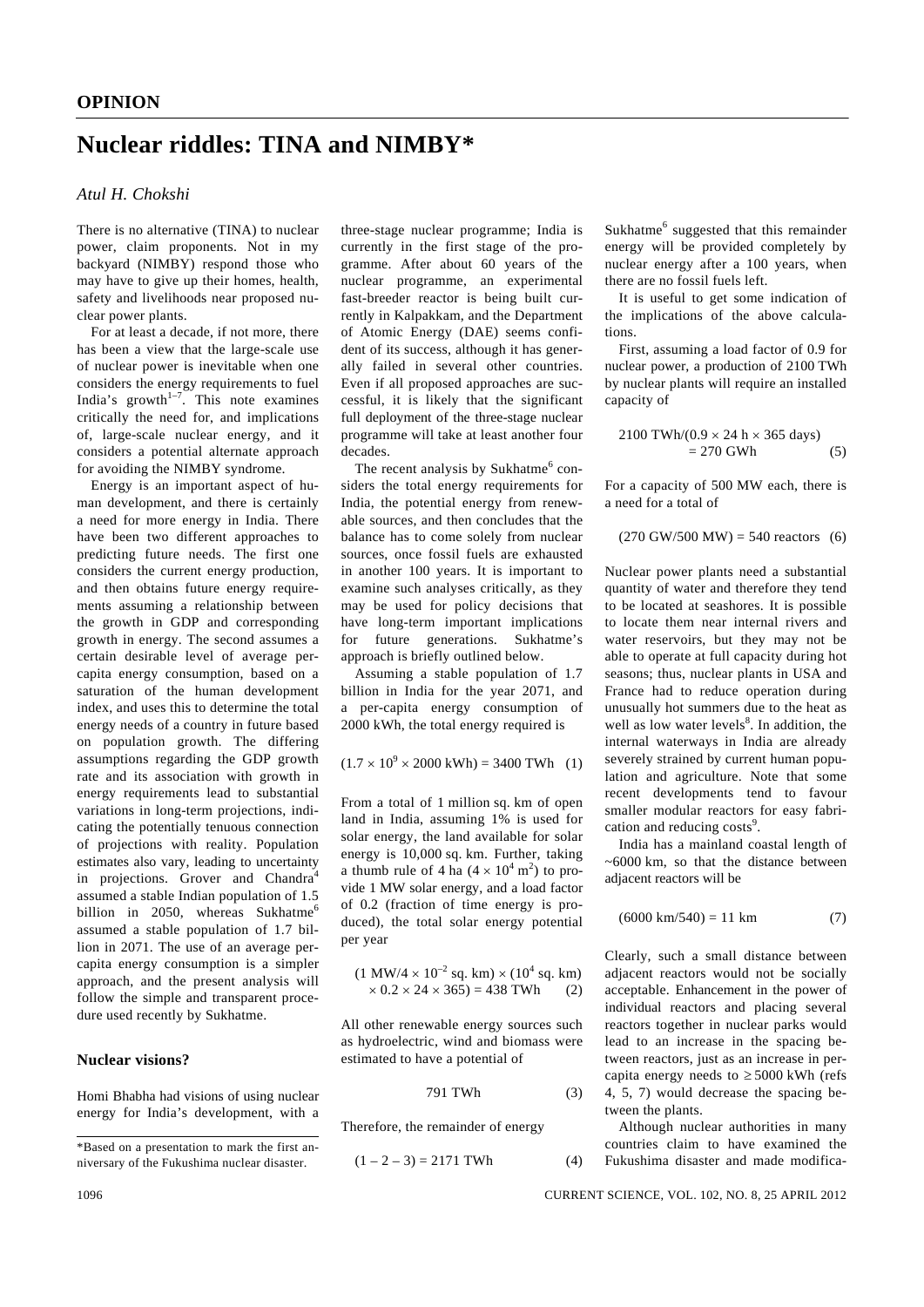tions to existing plants, one lesson that has not been learnt is the need to avoid placing multiple reactors in one location, as a problem in one reactor can limit access to other nearby reactors, leading potentially to a domino effect and cascading problems. It appears that the nuclear industry has traditionally built two reactors adjacent to each other, perhaps to reduce cost by sharing common facilities and for other logistical and administrative reasons; the Fukushima disaster suggests a need to re-evaluate and possibly discard this historical legacy.

 Nuclear reactors in India require an exclusion zone with a radius of 1.6 km and a sterilized zone with a radius of 5 km, with activities being limited to allow only for natural growth in the zone between 1.6 and 5 km. Thus, assuming a circular region with a radius of 2 km around each reactor, the 540 reactors would require a total of ~6800 sq. km. Interestingly, this value is of a similar magnitude to that suggested by Sukhatme<sup>6</sup> for solar energy in open areas.

 In view of the possible dangers to health and safety, and the current near impossibility of conceiving evacuation of large numbers of people from near a catastrophic nuclear accident in India, it is not surprising that the NIMBY syndrome is widespread worldwide. Currently, apart from Koodankulam, there is agitation near several other proposed nuclear sites such as Jaitapur. Note that the currently proposed nuclear plants are a small fraction of the 540 reactors that will be necessary. To increase the number of nuclear plants to 540 is likely to see substantial social unrest, especially when several countries are moving towards a consent-based approach, as in restarting nuclear plants in Japan after Fukushima<sup>10</sup> or for long-term nuclear waste storage facilities $11$ .

#### **Sunny reality?**

There are several renewable energy sources available, such as hydroelectric, wind, solar and biomass; the present analysis focuses solely on solar energy. Sukhatme<sup>6</sup> considered a space of 10,000 sq. km available for large-scale solar power plants, with connection to the grid; note that this is substantially less than the 50,000 sq. km considered in the Planning Commission integrated energy policy

 Instead of a centralized open-area approach, a distributed rooftop solar possibility is considered below. Assuming a population of 1.7 billion by 2070, and an average household with four members,

the total number of households will be  $=$ 425 million. (8)

 Calculations for Indian conditions reveal that a 3 kW solar panel can produce  $~1.5$  MWh of energy in a year<sup>13</sup>. Therefore, the potential total energy from rooftop solar installation is

$$
(425 \times 10^6 \times 4.5 \text{ MWh}) = 1900 \text{ TWh}
$$
\n(9)

Note that this is similar to the energy required, for which nuclear power was assumed to be inevitable. Since the panels are to be mounted on rooftops, there will not be any additional land area necessary for this scheme. In addition, the rooftop solar panels will overcome the NIMBY stigma associated with the health issues and safety of the nuclear power plants.

 A 3 kW solar panel system typically requires about 30  $m<sup>2</sup>$  of space, so that the total rooftop area necessary is

$$
(30 \times 10^{-6} \text{ sq. km} \times 425 \times 10^{6})
$$
  
= 12,750 sq. km (10)

Table 1 summarizes the important results from the present analysis.

 Surprisingly, the rooftop area necessary for generating 1900 TWh is similar to the value of 10,000 sq. km open area that Sukhatme<sup>6</sup> had used to estimate a solar potential of 438 TWh. This discrepancy is a consequence of the lower value of the effective solar power density  $(25 \text{ W/m}^2)$  used by Sukhatme compared to the realistic values of currently avail-

able solar panels  $({\sim}100 \text{ W/m}^2)$ , arising perhaps from a consideration of an older technology and the need to allow space between panels or dishes to limit shadowing in large solar fields.

 The above calculations suggest that a distributed rooftop solar panel system can provide all the necessary energy projected by Sukhatme<sup>6</sup>. Another advantage of a distributed power system is that it eliminates the transmission and distribution losses of about 30–40% in India, with electrical energy from nuclear and other centralized power plants, so that the distributed rooftop solar system effectively may need to provide only ~80% as much energy as the centralized systems.

 It is relevant to note that the above calculations are based on current technology for solar PV, compared to future technologies for nuclear plants that have not ever been successfully employed on a large scale. Technological changes are occurring at a rapid pace for solar energy and it seems reasonable to assume significant improvements over the next decade or two. The lack of consideration for this factor in projections is clear from noting that papers<sup>3,4</sup> in 2005–06 considering energies from various sources available in India did not even list solar energy among renewables, although the current national plans are to develop 20 GW solar capacity by the year 2022, which is what, DAE has projected for nuclear power in the same year.

 Finally, it is recognized that 'prediction is very difficult, especially about the future'14. However, the above simple calculations demonstrate that there are alternatives to nuclear power, and it is unreasonable to assume that a drastic increase in nuclear power is inevitable. Although there is a widespread agreement on the need for additional energy,

| Table 1. Comparison of nuclear and solar futures                                                                                                                   |                                                                          |
|--------------------------------------------------------------------------------------------------------------------------------------------------------------------|--------------------------------------------------------------------------|
| Nuclear energy                                                                                                                                                     |                                                                          |
| No. of reactors (500 MW each)                                                                                                                                      | 540                                                                      |
| Total energy per year                                                                                                                                              | 2100 TWh                                                                 |
| Distance between reactors                                                                                                                                          | 11 km                                                                    |
| Total land area required                                                                                                                                           | ~7000 sq. km                                                             |
| Rooftop solar<br>No. of households<br>Rooftop capacity of each solar panel system<br>Total energy per year<br>Total land area required<br>Total roof area required | 425 million<br>3 kW (~4.5 MWh/year)<br>1900 TWh<br>Nil<br>~13,000 sq. km |